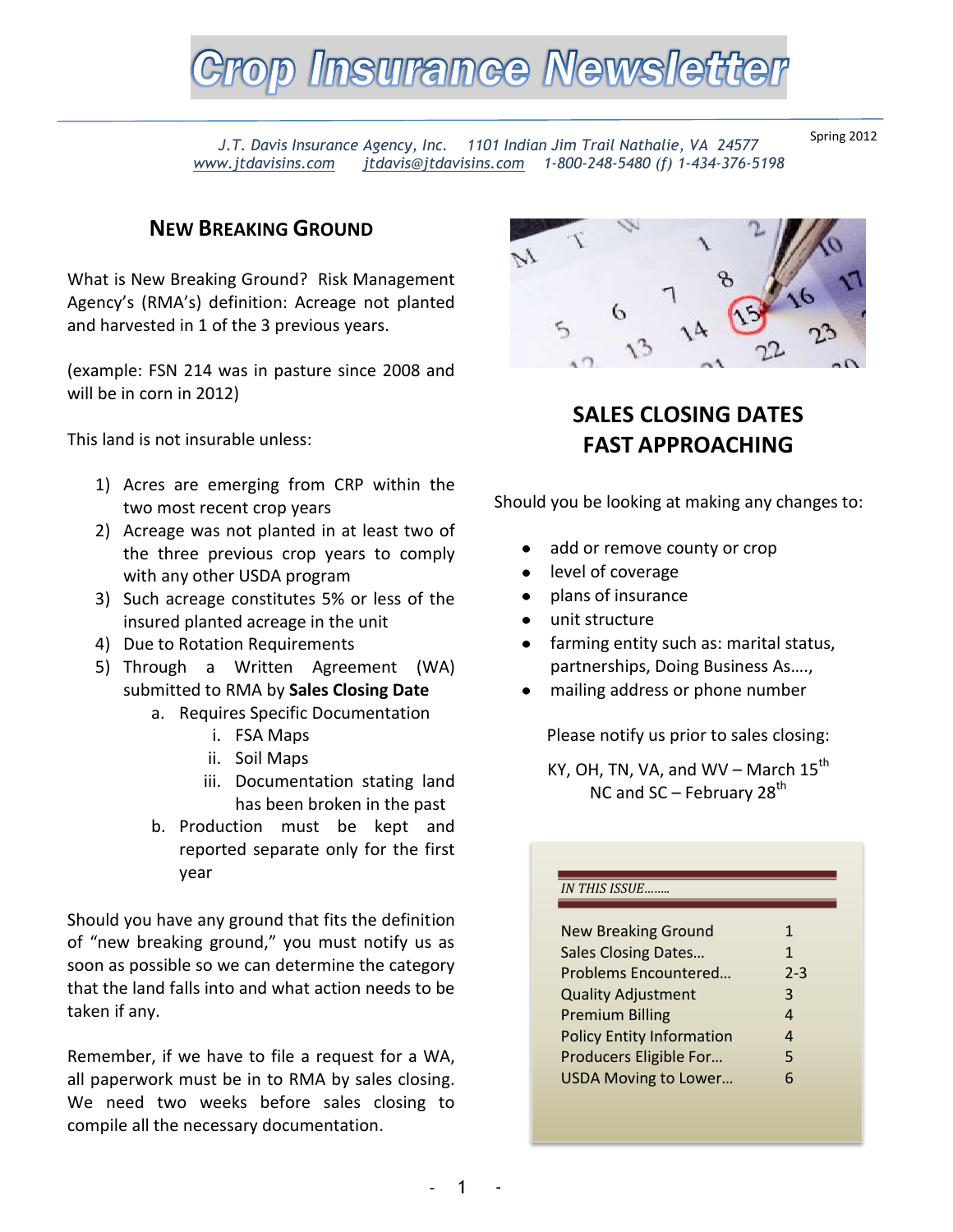

# **PROBLEMS ENCOUNTERED IN CROP YEAR 2011 AND HOW TO AVOID**

Our goal at loss time is to get you paid correctly and promptly with an emphasis on making sure you get paid the maximum amount as allowed by the policy.

Listed below are problems (P) experienced this past crop year with corrective action (CA).

P- Crops put to another use or destroyed; or production disposed of without consent by an adjuster.  $CA -$  Adjuster must appraise a crop if it is being destroyed or put to a use other than what it was initially intended for (e.g. wheat/soybeans insured as grain, but cut for hay; corn insured as grain, but chopped for silage).

If a crop is rejected at market and declared of no value by adjuster, the adjuster must inspect the crop and verify it is disposed of in an approved manner.

 $P$  – Acreage and production not reported timely

 $CA$  – Know your acreage and production reporting dates. Open any correspondence from us immediately that is stamped: DATED MATERIAL OPEN IMMEDIATELY. Address the request and return by the date requested.

Now, all of our documents have to be scanned and forwarded to the company. Documents forwarded to you are date stamped. This means that getting them processed in a timely matter is more critical.

Acreage Report – Report all crops to FSA. Obtain a 578 Producer Print (PP) and forward to us. USDA is currently streamlining acreage report dates (ARD's). Most all spring crops will carry the same ARD's for FSA and Crop Insurance with the goal to have fall crops coincide for both agencies by 2013.

Production Report- All production reports are due 45 days after sales closing. We encourage all producers to turn in production **AS SOON AS HARVEST IS COMPLETE** or sales are complete.

P- Misreported acres or crops on acreage report. These types of errors can carry a huge penalty at loss time and in cases could knock a producer completely out of a loss.

CA - Carefully go over your acreage report after you receive your 578PP from FSA. Make sure FSN's match and ensure that the correct crop and acres are allocated to the correct fields.

Review Schedule of Insurance when you receive. Notify us within 10 days of any known errors.

P- Documents sent for signature not returned or not returned timely.

CA- Open, complete, and return ALL correspondence marked: DATED MATERIAL OPEN IMMEDIATLEY.

P- Not notifying agent of changes during the crop year. These changes could range from an entity change, marital status, address, phone number, etc.

CA- Notify us of any change as you become aware of it. Penalties could range from reduced coverage to no coverage.

 $\overline{2}$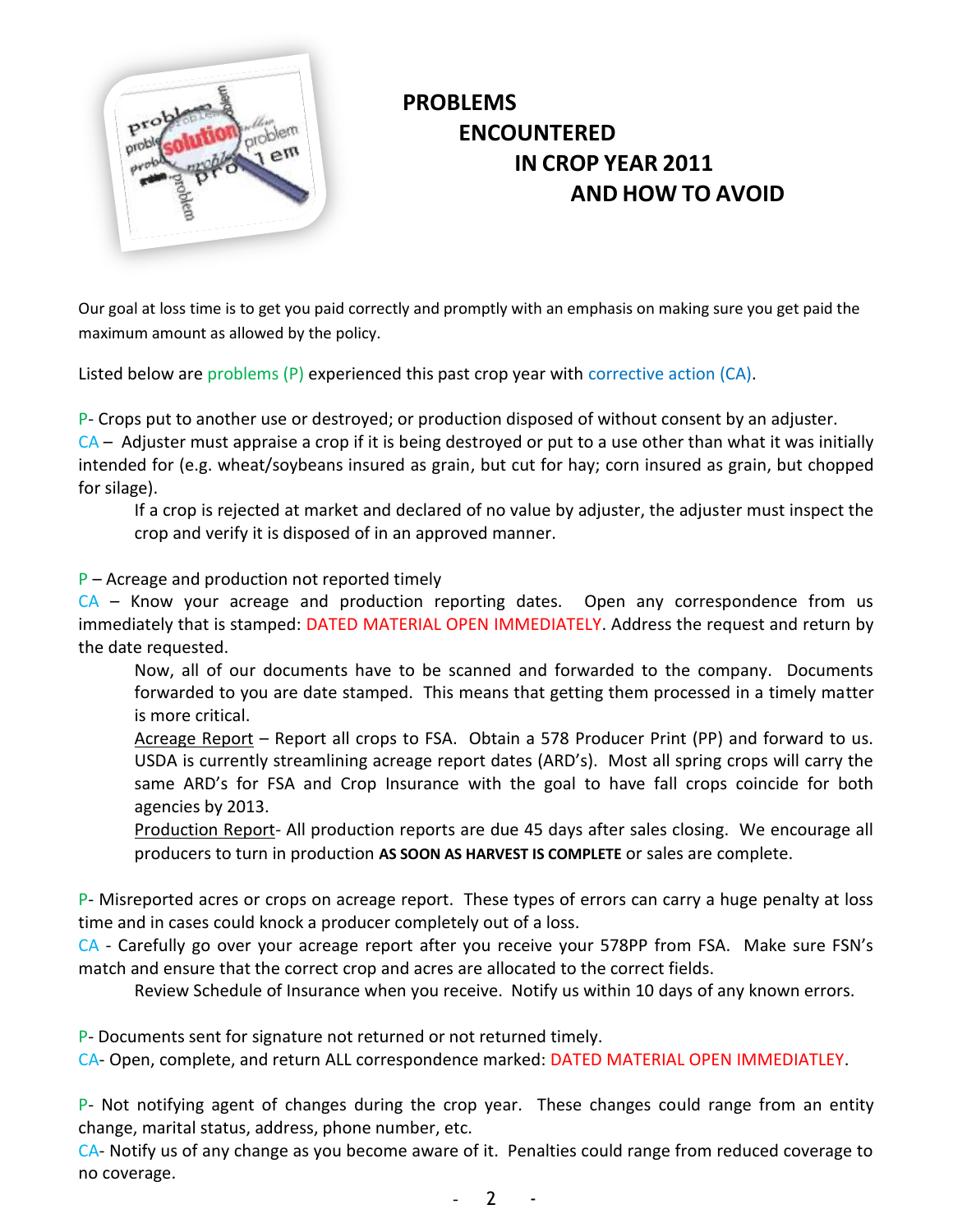P- FSA reconstitution not reported to us timely.

CA - Notify us of any reconstitutions as soon as possible, but no later than 45 days after sales closing.

P- Enterprise Unit (EU) qualifications not being met.

CA- To qualify for EU, a farmer must plant at least two separate farms serial numbers within a county to the insured crop, and the acreage on at least two farms or an aggregate of multiple farms must represent 20% of the total planted acreage of the crop in the county or 20 acres, whichever is lesser.

 $P$  – Proper notification not given before a crop eligible for a replant payment was replanted.

 $CA$  – Notify our agency before any crop is replanted. An adjuster will be in touch with you promptly to give you the "go ahead" to replant.

 $P$  – Post Harvest Inspection not completed. Claim will be denied if inspection is not made. CA – Call adjuster or our agency for:

- tobacco stalk or stubble inspection
- cotton stalk or stubble inspection
- fresh market tomato post-harvest inspection

|                             |        | <b>Price Election Announced to Date:</b> |        |
|-----------------------------|--------|------------------------------------------|--------|
| <b>Burley Tobacco</b>       | \$1.63 | Dark Tobacco                             | \$2.06 |
| <b>Flue Tobacco</b>         | \$1.60 | <b>Peanuts</b>                           | \$0.28 |
| Fresh Market Tomatoes (TN)  | \$5.10 | Fresh Market Tomatoes (VA)               | \$6.40 |
| Wheat (KY, TN, NC, SC)      | \$8.09 | Wheat (OH, VA, WV)                       | \$8.20 |
| Barley (KY, NC, SC, TN, VA) | \$6.88 | Barley (WV)                              | \$6.33 |
|                             |        |                                          |        |

## **QUALITY ADJUSTMENT (QA) FOR TOBACCO**

Risk Management Agency (RMA) has issued new guidelines for the 2012 crop year.

### Flue Cured and Burley Tobacco

QA for Flue Cured and Burley types is now consistent with how quality adjustment (QA) is calculated for grain crops as it reduces production to count (PTC).

Tobacco that qualifies for QA is assigned a discount factor (DF). The DF factor reduces the PTC for all bales assigned that particular USDA government grade.

We have included below language taken directly from the Loss Adjustment Manual (LAM) Section G (1).

A) The insured must contact the insurance company before any damaged tobacco is disposed of (sold or destroyed) so the tobacco can be inspected to determine the amount of tobacco that may be eligible for QA. If the insured disposes of any damaged tobacco without giving the company the opportunity to inspect it, such tobacco will not be eligible for quality adjustment.

(C) Quality adjustment is allowed only if:

1. The insured obtained an assigned grade for the tobacco and the assigned grade appears on the DF Chart in the Special Provisions; and

2. The tobacco is graded by a tobacco grader who is employed by the Agricultural Marketing System (AMS) or successor agency who assigns a grade in accordance with USDA Official Standards Grades.

Example: Insured has 1000# of tobacco graded. Adjuster pulls and submits sample. Sample results in a B4G being assigned. A B4G carries a DF of .400. The PTC will be 600# (1.000-.4000 =.600 x 1000# = 600# PTC).

A Discount Factor (DF) chart will be sent out to all Flue and Burley insureds after your acres are reported.

#### Dark Fired

Dark Fired QA will be calculated the same as in 2011. In order to qualify for QA, the unit must average less than 75% of price election (\$2.06) which is \$1.55 (\$2.60 x  $.75 = $1.55$ ).

Example: 1000# in a unit averages \$1.20. The PTC will be 582# (\$1.20/\$2.06 =.582# x 1000# = 528# PTC).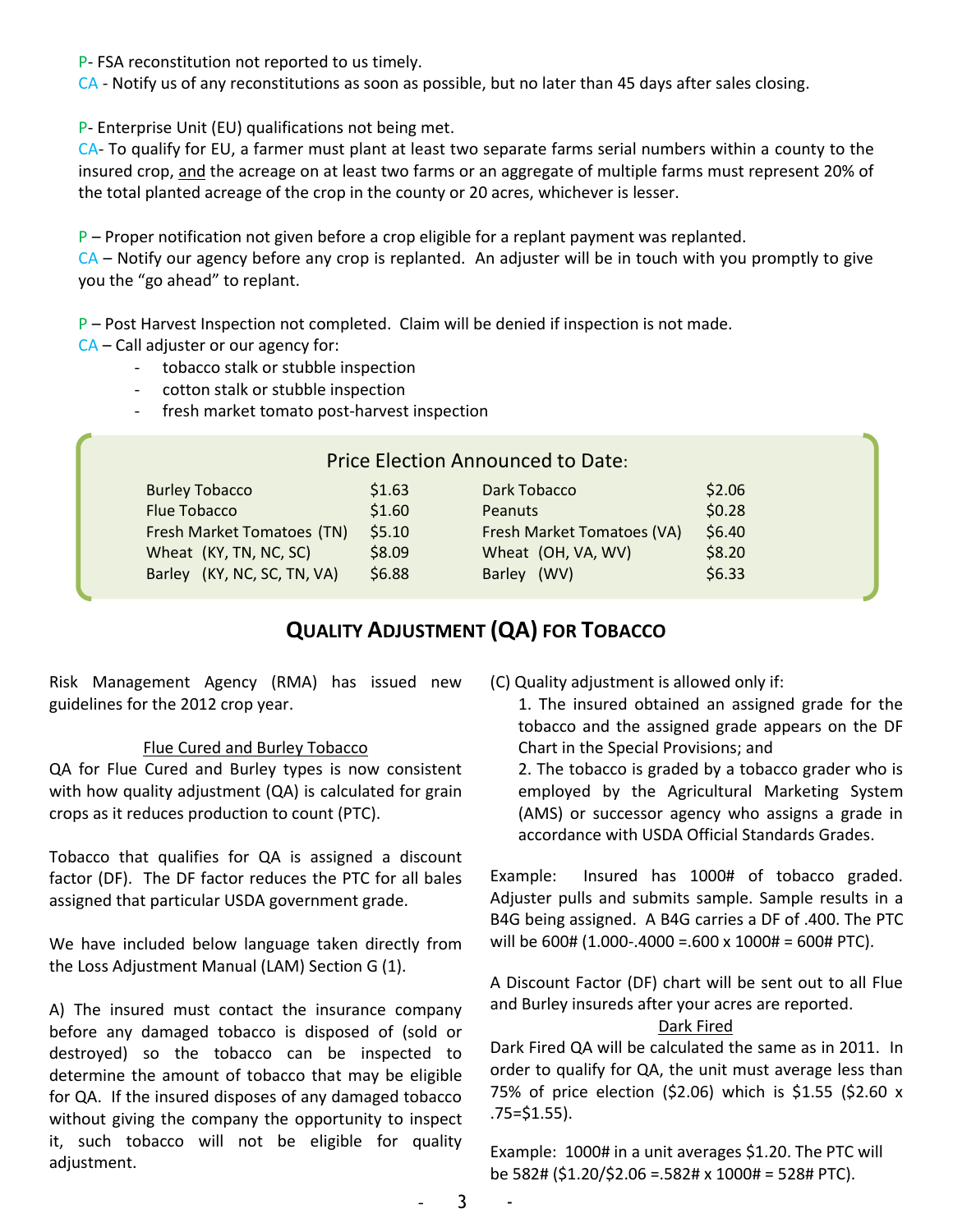## **PREMIUM BILLING CHANGE**

RMA issued a new Standard Reinsurance Agreement (SRA) with all companies for the 2012 and subsequent years as it pertains to spring planted crops.

Crops previously billed between 8/15 and 12/31 will have a billing date of 8/15.

This change will effectively move billing date up 30 days for most crops. You will have a 30 day grace period after billing date before interest starts accruing at 1.5% per month.

## *KEY POINTS TO REMEMBER*

- $\triangleright$  Report all losses immediately when they occur. Proper documentation is a must.
- $\triangleright$  When adding a new farm, please notify us as soon as possible. We must have the necessary paperwork signed and entered into our system by acreage report due date.
- $\triangleright$  If FSA is reconstituting a farm, we must have the necessary paperwork in place by production reporting, which is 45 days after sales closing.
- $\triangleright$  In order to have separate optional units (insure by FSN), production must be kept separate.

## **POLICY ENTITY INFORMATION**

The very first step towards making sure you are properly insured is to verify the policy name and tax I.D. number are correct. **Your name and tax I.D. number should be reported to us the same as it appears on your tax return**. The company cannot send out a 1099 without the correct legal name and social security number or tax I.D. number. How your crops are insured and how they are recorded at FSA should be one and the same. Occasionally, **insured entity types do change** - marital status changes, an individual creates a partnership, corporation, officers are added or removed from a corporation, etc.

**Any change which involves adding or removing a social security number (SSN) or tax I.D. number (EIN) must be reported to us by sales closing date** or prior to the crop being planted if the change occurs after sales closing date. Failure to do so will void the policy if reported after sales closing and after the crop is planted. Correcting a SSN or EIN must be reported to us **as soon as possible**.

Bottom line; notify us of any change or intent to change immediately. Failure to make timely changes or corrections could result in payments being reduced or denied.

In certain cases, crop receipts may not match crop insurance schedule of insurance. In those cases, a "paper trail" should show the distribution back to match the schedule of insurance.

#### \*\*\* **E-Mail Address**

We are currently working on compiling a database of insured's e-mail addresses. With this database we will be able to send out e-mail alerts, notifications, and reminders. This will reduce some of the paper that you will receive, as well as let you get timely information about any changes or updates on crop insurance issues.

*Please contact us to update your information.*

 $\overline{\bf 4}$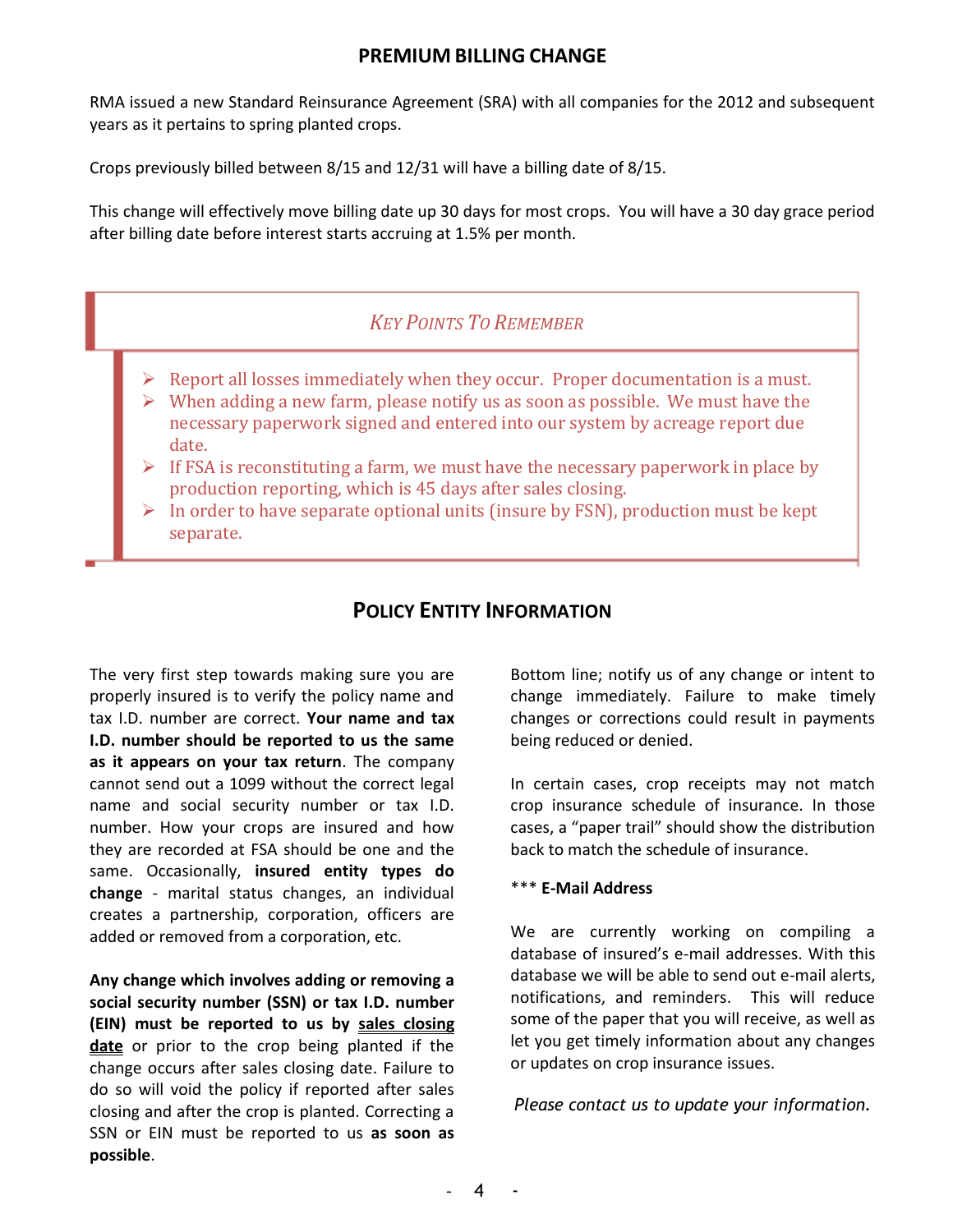## **PRODUCERS ELIGIBLE FOR DISASTER ASSISTANCE**



On December 13<sup>th</sup>, 2011 USDA designated a number of counties in Virginia and North Carolina as primary natural disaster areas caused by two separate disaster conditions:

- August  $27^{th}$   $28^{th}$ , 2011 Hurricane Irene
- $\triangleright$  May 25<sup>th</sup> August 27<sup>th</sup>, 2011 Drought/excessive heat

Contiguous counties to primary counties are eligible as well which adds a number of counties to the list. Such disaster assistance includes Farm Service Agency's (FSA) Supplemental Assistance (SURE) program.

#### **Eligibility Requirement**

To be eligible for SURE, all crops grown by a farmer in all counties in which he operates must be insured. When crop insurance is available for a crop, the coverage must be purchased from a crop insurance agent. When coverage is unavailable for a crop, FSA's Non-insured crop disaster Assistance Program (NAP) must be purchased.

#### **Rule Exception**

An exception to this rule occurs when a crop represents less than 5 percent of the farmer's gross crop value.

The current SURE program expired at the end of 2011. However, the 2012 farm bill talk has it that a disaster program will be likely in the new farm bill. There are current talks of extending the current SURE disaster program into 2012 if the farm bill is not written until after fall elections.

WE BRING TO YOU:

- $\div$  INDIVIDUAL RISK MANAGEMENT PLANNING
- TOLL-FREE PHONE SERVICE 1-800-248-5480
- EXPERIENCED, COMPETENT ADJUSTING STAFF
- **❖ OFFICE PERSONNEL WITH COMBINED** INSURANCE EXPERIENCE OF 82 YEARS
- **❖ PERSONAL EXPERIENCE SERVING THE** FARMER FOR 43 YEARS
- **❖ 100% DEVOTION TO CROP INSURANCE**
- **❖ FAST CLAIM TURN AROUND**

*SALES CLOSING*

*SPRING CROPS:*

*KY, OH, TN, VA AND WV - MARCH 15th, 2012* 

 *NC AND SC - FEBRUARY 28th, 2012*

 *FALL CROPS:*

*SEPTEMBER 30th, 2012*

5